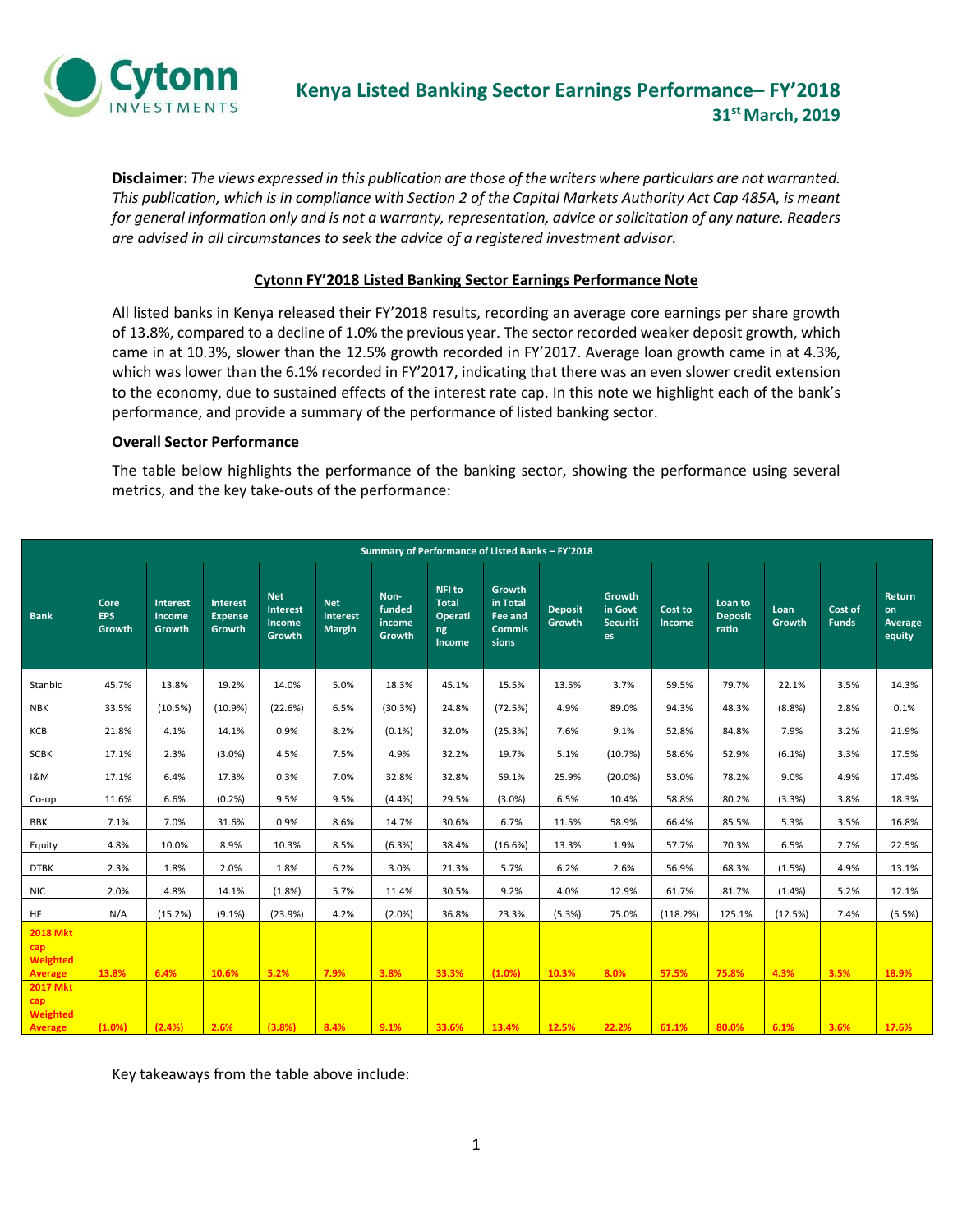

### **Kenya Listed Banking Sector Earnings Performance– FY'2018 31st March, 2019**

- i. All listed Kenyan banks have released results for FY'2018, and have recorded a 13.8% average increase in core Earnings Per Share (EPS), compared to a decline of 1.0% in FY'2017, and consequently, the Return on Average Equity (RoAE) increased to 18.9%, from 17.6% in FY'2017. All listed banks apart from HF Group have recorded growths in their core EPS, with Stanbic Holdings recording the highest growth of 45.7%, and the lowest being HF Group, which recording a loss per share of Kshs 1.7,
- ii. The sector recorded weaker deposit growth, which came in at 10.3%, slower than the 12.5% growth recorded in FY'2017. Despite the slower deposit growth, interest expenses increased by 10.6%, indicating banks have been mobilizing expensive deposits. However, with the removal of the limit of interest payable on deposits, the associated interest expenses on deposits is expected to improve in 2019, and possibly improve the cost of funds,
- iii. Average loan growth came in at 4.3%, which was lower than the 6.1% recorded in FY'2017, indicating that there was an even slower credit extension to the economy, due to sustained effects of the interest rate cap. Government securities on the other hand recorded a growth of 8.0%  $y/y$ , which was faster compared to the loans, albeit slower than 22.2% recorded in FY'2017. This indicates that banks' continued preference towards investing in government securities, which offer better risk-adjusted returns. Interest income increased by 6.4%, compared to a decline of 2.4% recorded in FY'2017, as banks adapted to the interest rate cap regime, with increased allocations in government securities. The Net Interest Income (NII) thus grew by 2.5% compared to a decline of 3.8% in FY'2017,
- iv. The average Net Interest Margin in the banking sector currently stands at 7.9%, down from the 8.4% recorded in FY'2017, despite the Net Interest Income increasing by 5.2% y/y. The decline was mainly due to the faster 8.0% increase in allocation to relatively lower yielding government securities, coupled with the decline in yields on loans due to the 100 bps Central Bank Rate (CBR) decline, and,
- v. Non-funded Income grew by 3.8% y/y, slower than 9.1% recorded in FY'2017. The growth in NFI was weighed down as total fee and commission declined by 1.0%, compared to the 13.4% growth recorded in FY'2017. The fee and commission income continued to be subdued by the slow loan growth, coupled with the implementation of the Effective Interest Rate (EIR) model under IFRS 9, which requires banks to amortize the fees and commissions on loans, over the tenor of the loan.

### **Highlights of Individual Bank's Performance**

Ten of the Eleven listed banks recorded growth in core earnings per share, save for HF group which slipped to core losses. The hilights from the individual banks is as follows;

- Equity Holdings registered a 4.8% increase in its core earnings per share, to Kshs 5.25 from Kshs 5.0 in FY'2017, slower than our projections of an 11.3% increase to Kshs 5.6. The performance was driven by a 3.3% increase in total operating income, which outpaced the 1.4% increase in total operating expenses. The variance in core earnings per share growth against our expectations was largely due to the 1.4% rise in total operating expenses to Kshs 38.8 bn from Kshs 38.3 bn in FY'2017, which was contrary to our expected 3.9% decline. For more information, see our Equity Holdings FY'2018 Earnings **[Note](https://cytonn.com/uploads/downloads/equity-group-fy2018-earnings-note-vf.pdf)**
- I&M Holdings registered a 17.1% increase in its core earnings per share, to Kshs 20.6 from Kshs 17.6 in FY'2017, higher than our projections of a 15.3% increase to Kshs 20.3. The performance was driven by an 8.8% increase in total operating income, which outpaced the 2.6% increase in total operating expenses. The variance in core earnings per share growth against our expectations was largely due to the 2.6% rise in total operating expenses to Kshs 12.3 bn from Kshs 12.0 bn in FY'2017, which was slower than our expectation of a 5.9% rise. For more information, see our [I&M Holdings FY'2018](https://cytonn.com/uploads/downloads/im-holdings-plc-fy2018-earnings-note-vf.pdf)  [Earnings Note](https://cytonn.com/uploads/downloads/im-holdings-plc-fy2018-earnings-note-vf.pdf)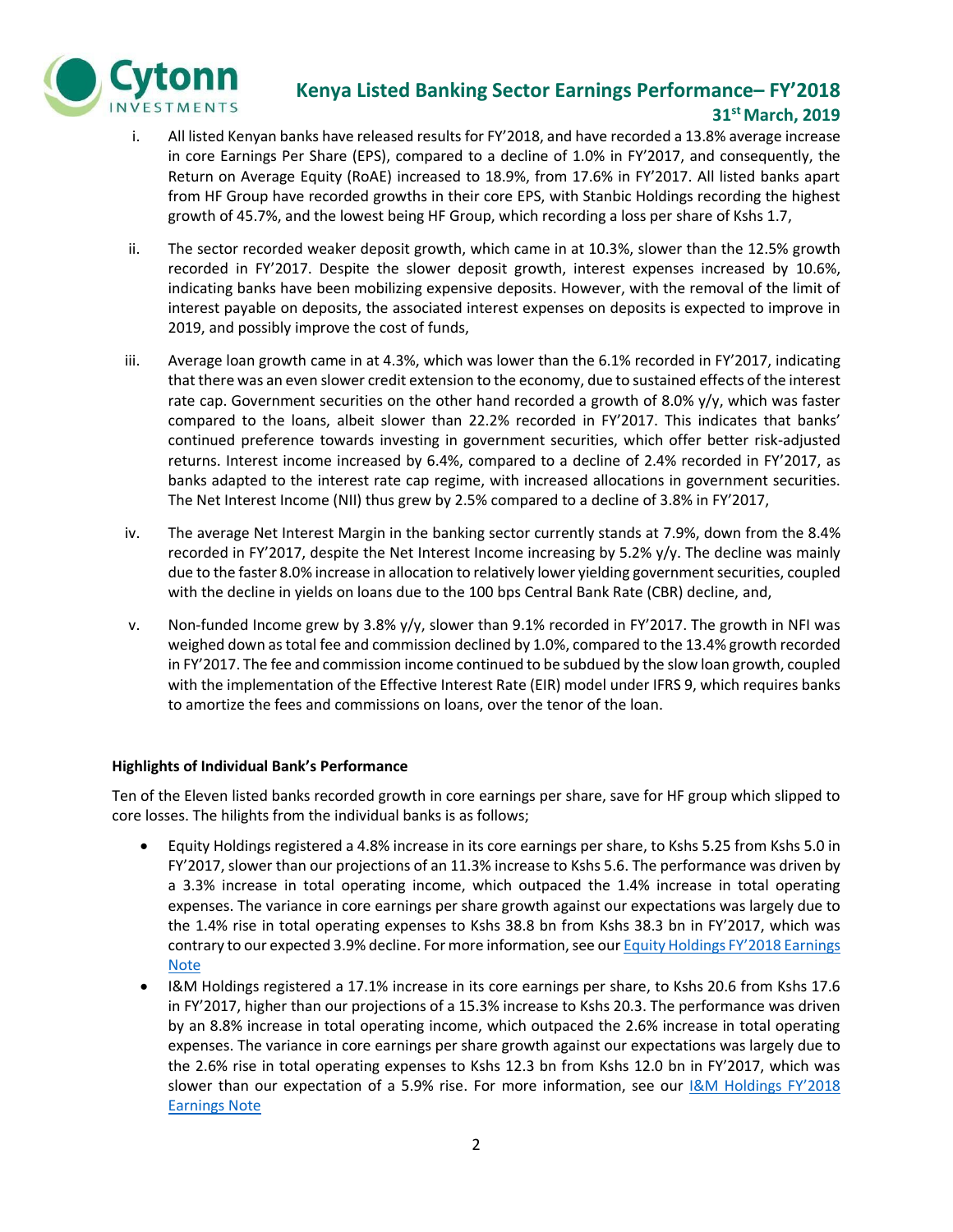

## **Kenya Listed Banking Sector Earnings Performance– FY'2018**

### **31st March, 2019**

- National Bank of Kenya registered a 33.5% increase in its core earnings per share, to Kshs 1.6, from Kshs 1.2 in FY'2017, exceeding our expectation of an 11.3% increase to Kshs 1.4. However, the core performance was due to the stripping out of an exceptional expense of Kshs 0.5 bn. The bank registered a 98.3% decline in profit after tax to Kshs 7.0 mn from Kshs 0.4 bn in FY'2017. The performance was as a result of a 12.4% decline in total operating income to Kshs 8.0 bn, from Kshs 9.2 bn in FY'2017, which outpaced the 9.6% decline in the total operating expenses to Kshs 7.6 bn, from Kshs 8.4 bn in FY'2017. The variance in core earnings per share growth against our expectations was largely due to the faster 9.6% decline in total operating expenses to Kshs 7.6 bn, from Kshs 8.4 bn previously, exceeding our expectation of a 0.6% decline. For more information, see our NBK FY'2018 [Earnings Note](https://cytonn.com/uploads/downloads/nbk-fy2018-earnings-note-vf.pdf)
- HF Group registered a loss per share of Kshs 1.7 in FY'2018, from a core earnings per share of Kshs 0.4 recorded in FY'2017, which exceeded our expectations of a loss per share of Kshs 0.2. The performance was as a result of a 17.1% decline in total operating income, coupled with a 6.2% rise in the total operating expenses. The variance in core earnings per share growth against our expectations was largely due to the 17.1% decline in total operating income to Kshs 3.6 bn, from Kshs 4.3 bn in FY'2017, which outpaced our expectation of a 10.4% decline. For more information, see our HF Group FY'2018 [Earnings Note](https://cytonn.com/uploads/downloads/hf-group-fy2018-earnings-note-vf.pdf)
- Standard Chartered Bank Kenya registered a 17.1% increase in its core earnings per share, to Kshs 23.6, from Kshs 20.1 per share in FY'2017, in line with our expectation of a 16.0% increase to Kshs 23.3. The performance was driven by a 4.6% increase in total operating income, coupled with a 3.0% decline in total operating expenses. The variance in core earnings per share growth against our expectations was due to the 3.0% decline in total operating expenses to Kshs 16.8 bn, from Kshs 17.3 bn in FY'2017, which slightly exceeded our expectation of a 2.0% decline For more information, please see our [Standard Chartered Bank FY'2018 Earnings Note](https://cytonn.com/uploads/downloads/standard-chartered-bank-kenya-fy2018-earnings-note-vf.pdf)
- Co-operative Bank of Kenya registered an 11.6% increase in its core earnings per share to Kshs 2.2 from Kshs 1.9 in FY'2017, in line with our projections. The performance was driven by a 5.0% increase in total operating income, which outpaced the 1.4% increase in total operating expenses. For more information, please see our Co-[operative Bank FY'2018 Earnings Note](https://cytonn.com/uploads/downloads/coop-fy2018-earnings-note-vf.pdf)
- Diamond Trust Bank Kenya registered a 2.3% increase in core earnings per share, to Kshs 25.3, from Kshs 24.8 in FY'2017, slower than our expectation of a 6.3% increase to Kshs 26.3 per share. The performance was driven by a 2.0% increase in total operating income, coupled with the 2.5% decline in total operating expenses. The variance in core earnings per share growth against our expectations was largely due to the slower than expected growth in total operating income, that expanded by 2.0%, against the expected 2.9%, coupled with the 4.2% points increase in the effective tax rate to 35.6% from 31.4% in FY'2017. For more information, please see our Diamond Trust Bank FY'2018 Earnings [Note](https://cytonn.com/uploads/downloads/diamond-trust-bank-kenya-fy2018-earnings-note-vf.pdf)
- NIC Group registered a 2.0% increase in core earnings per share, to Kshs 6.0 from Kshs 5.9 in FY'2017, below our expectation of a 3.9% increase to Kshs 6.1 per share. The performance was driven by a 1.9% increase in total operating income, which outweighed the 0.6% increase in total operating expenses. The variance in core earnings per share growth against our expectations was largely due to the 0.6% rise in total operating expenses to Kshs 9.4 bn, from Kshs 9.3 bn in FY'2017, which was not in line with our expectation of a 2.1% decline. For more information, please see our NIC Group FY'2018 Earnings [Note](https://cytonn.com/uploads/downloads/nic-group-fy2018-earnings-note-vf.pdf)
- Barclays Bank of Kenya reistered a 7.1% increase in core earnings per share to Kshs 1.4, from Kshs 1.3 in FY'2017, above our expectation of a 2.7% increase to Kshs 1.31. The performance was driven by a 4.7% increase in total operating income, despite the 5.8% increase in total operating expenses. The variance in core earnings per share growth against our expectations was largely due to the 24.3% increase in Loan Loss Provisions (LLP) to Kshs 3.9 bn, from Kshs 3.1 bn in FY'2017, against our